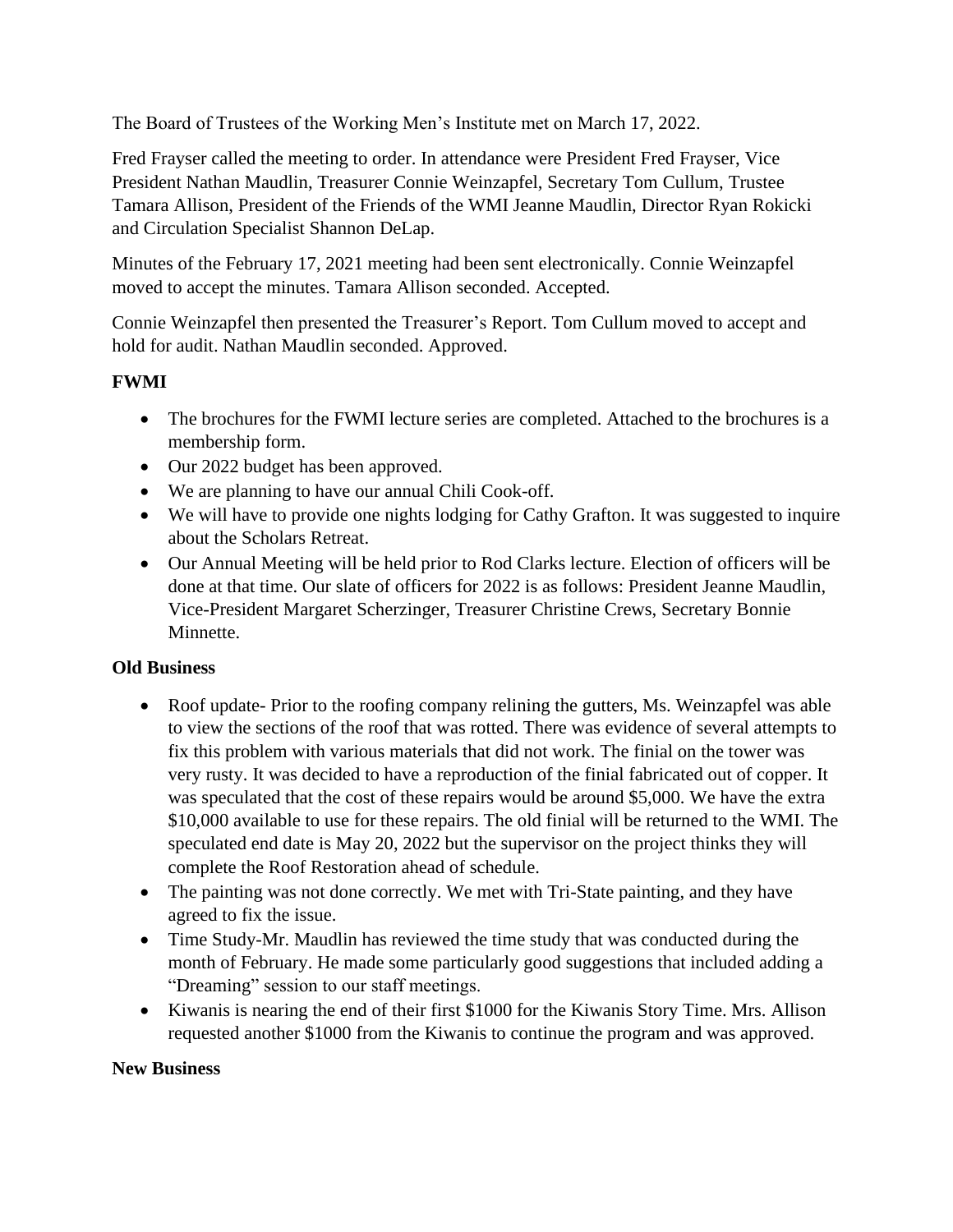- Long-Range Plan- To formalize the Long-Range Plan, chairperson Connie Weinzapfel would like to hire Steven Stump to facilitate a long-range planning exercise with the committee, the trustees, and the staff. This would take place in two meetings.
- Santa at WMI- Mr. Maudlin had received a complaint that when Santa was here during Christmas in New Harmony that we had too many patrons. It was mentioned that we would not host again Santa at the WMI again. The staff and Mr. Rokicki assured Mr. Maudlin that it was not an issue with the WMI staff and that the WMI is on board to host Santa in the future.
- Connie Weinzapfel suggested that the WMI provide a central calendar of events for the community.

## **Director's Report** (see attached)

Mr. Rokicki then presented the claims. Nathan Maudlin made the motion to accept the claims. Tom Cullum seconded. Accepted.

The meeting was then adjourned.